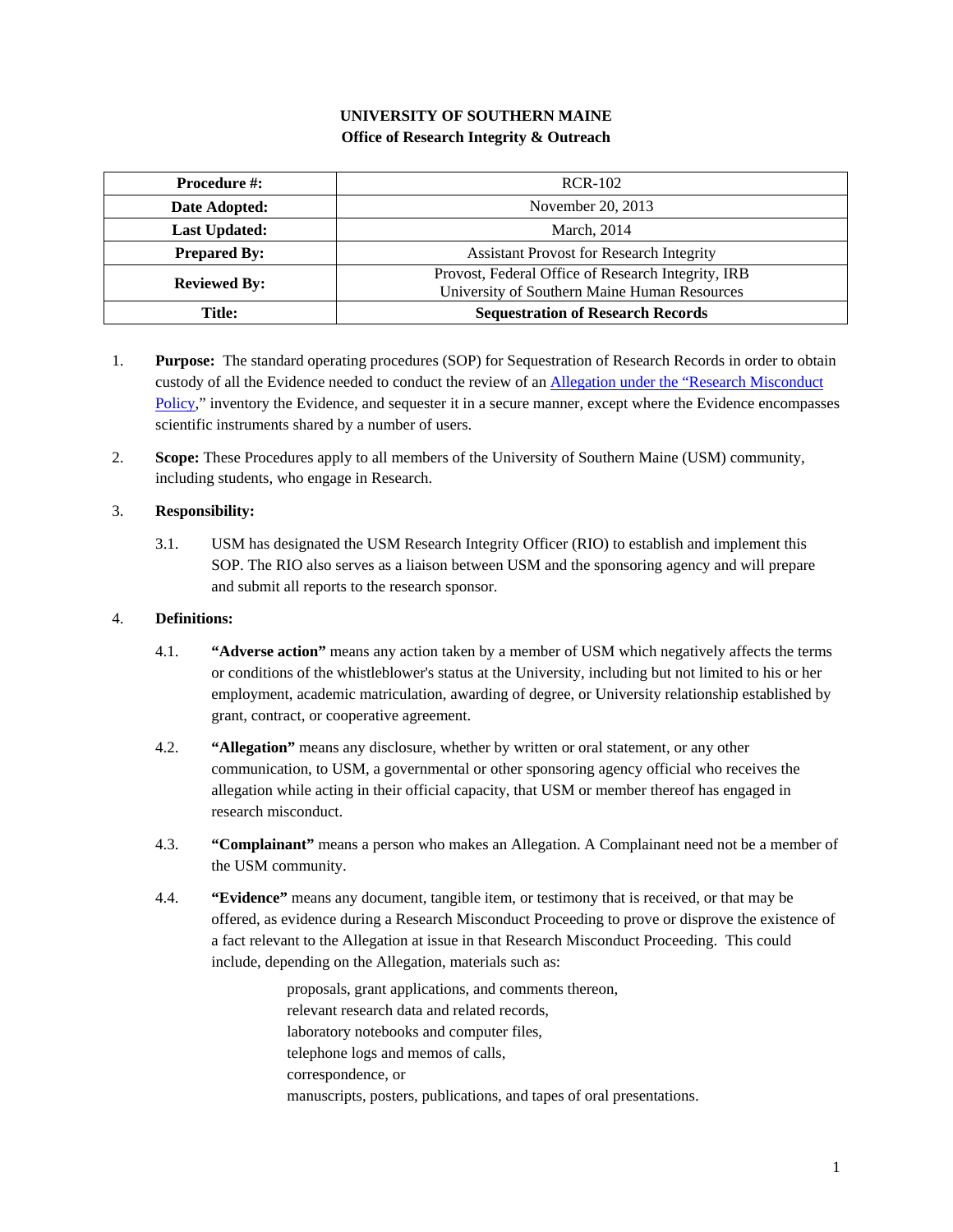- 4.5. **"Inquiry"** means information gathering and initial fact finding to determine whether an Allegation warrants an Investigation.
- 4.6. **"Inquiry Panel"** means a group of at least three persons appointed by the Responsible Administrator to conduct an Inquiry. While Inquiry Panels will usually be composed of USM faculty, they may also include persons other than USM faculty when the Responsible Administrator determines that such persons have experience or expertise useful to the Inquiry. When a student is the Respondent, at least one student shall be a member of the Inquiry Panel. The Inquiry Panel shall select one of its members to act as its chairperson.
- 4.7. **"Investigation"** means the formal, thorough examination and evaluation of all facts relevant to an Allegation to determine if Misconduct occurred and to assess its extent, gravity, and actual and potential consequences.
- 4.8. **"Investigative Committee"** means a group of at least three persons appointed by the Responsible Administrator to conduct an Investigation.
- 4.9. **"Research Misconduct"** Research misconduct means fabrication, falsification, or plagiarism in proposing, performing, or reviewing research, or in reporting research results. Research misconduct does not include honest error or differences of opinion.
- 4.10. **"Research Record"** means the record of data or results from scholarly inquiry, including, without being limited to, research proposals, laboratory records, both physical and electronic, progress reports, abstracts, theses, oral presentations, internal reports, journal articles, books, and other publications of any kind in any media and any material in any media necessary to support the content of any such document, presentation, or publication.
- 4.11. **"Research Integrity Officer (RIO)"** means the official designated by and reporting to the Provost to establish and implement USM's Anti-Retaliation Policy for Reporting of Misconduct in Research.
- 4.12. **"USM member, or member"** means a person who is employed by, affiliated with under a contract or agreement, or under the control of USM. USM members include but are not limited to faculty, students, administrators, teaching and support staff, researchers, technicians, and fellows.

### 5. **Applicable Documents:**

- 5.1. **42 CFR 50 and 93 applies to all HHS research**
- 5.2. Title 42, Part 50, Subpart A of the Code of Federal Regulations 42 CFR 50, Subpart A
- 5.3. Federal Sentencing Guidelines Chapter 8 Part B Remedying Harm from Criminal Conduct, and Effective Compliance & Ethics
- 5.4. America Creating Opportunities to Meaningfully Promote Excellence in Technology, Education, and Science (COMPETES) Act - 42 U.S.C. §1862 et seq. (2007)

#### 6. **Procedure:**

 6.1. **Immediate Sequestration.** If the relevant Research Records have not been secured at the assessment stage, the RIO shall immediately locate, collect, inventory, and secure them to prevent the loss, alteration, or fraudulent creation of Evidence. In addition to securing Research Records under the control of the Respondent (see below), the RIO may need to sequester records from other individuals, such as coauthors, collaborators, or Complainants.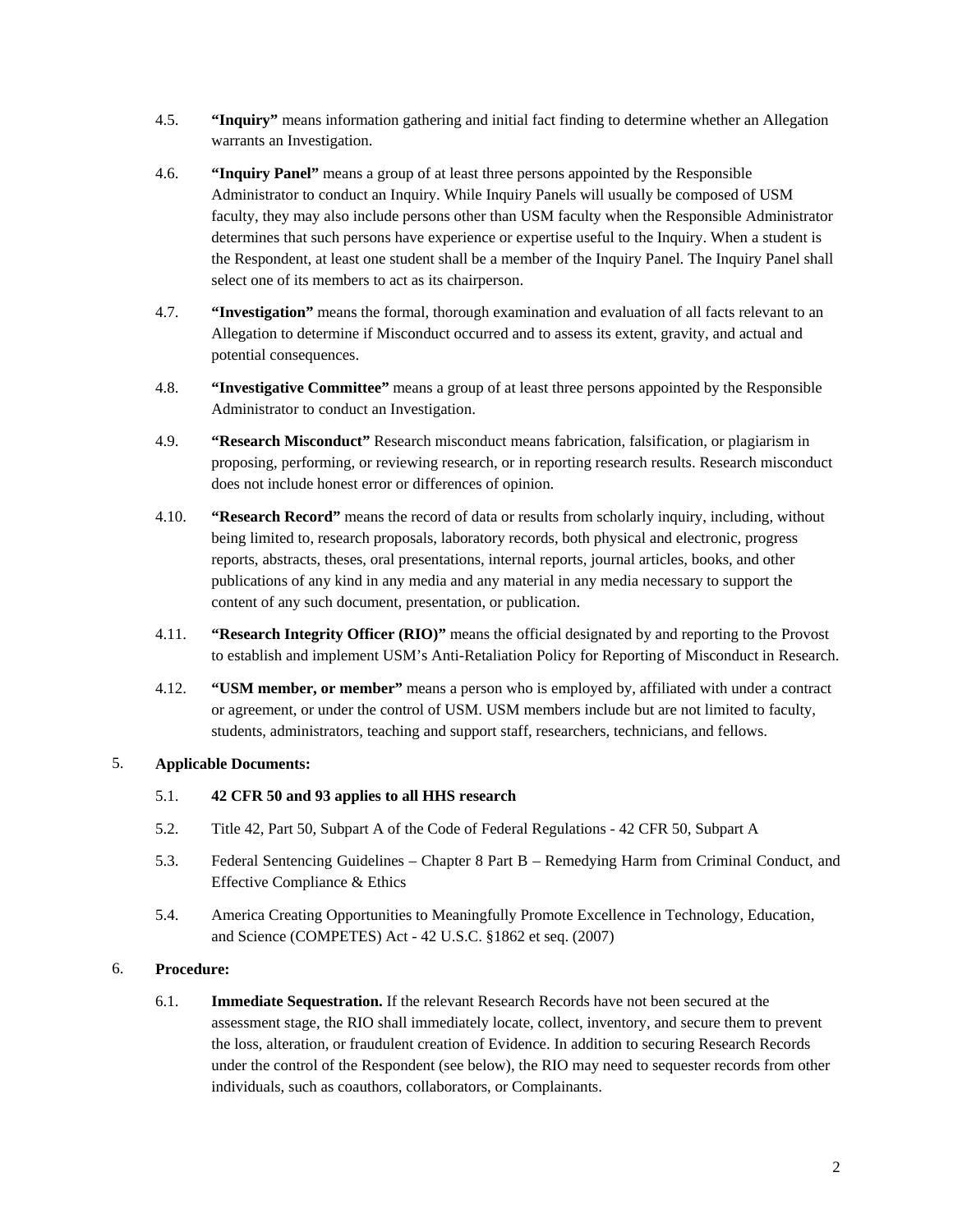- 6.1.1. **Obtaining Research Records from electronic devices.** USM shall secure relevant evidence from computer CPUs or physically secure the CPUs directly. USM will check for and secure all system backups.
- 6.2. **Sequestration of Records from Respondent.** The RIO should notify the Respondent that an Inquiry is being initiated simultaneously with, and in any event no earlier than, the sequestration to prevent questions being raised later regarding missing documents or materials and to prevent accusations against the Respondent of tampering with or fabricating data or materials after the notification. The RIO should obtain the assistance of the Respondent's supervisor and UMS Counsel in this process, as necessary. If the Respondent is not available, sequestration may begin in the Respondent's absence.
- 6.3. **Inventory of the Records.** The RIO and the person from whom Research Records is collected should sign a dated receipt, and a copy of the receipt should be given to the person from whom such records are taken. If it is not possible to prepare a complete inventory list at the time of collection, one should be prepared as soon as possible, and then a copy should be given to the person from whom the Research Records was collected.
	- 6.3.1. As soon as practicable, a copy of each sequestered Research Record should be provided to the individual from whom the Record was taken, if requested. Where the Research Records constitute scientific instruments or other materials shared by a number of users, custody may be limited to copies of the data or Evidence on such instruments, or copies of the other materials, so long as those copies are substantially equivalent to the originals.
	- 6.3.2. The RIO will arrange for preparation of clear "working copies" of the most important Evidence. The working copies are conforming copies, which include all elements on the sheet from margin to margin, any covered elements, and with the reverse checked and copied if informative. On the "master copy," investigative labels for each notebook, folder, chart, etc., will be added, as well as numbers to each page along with annotations of any relevant observations, such as whether an item is original handwriting or a photocopy.
		- 6.3.2.1. Working copies will be provided to the Inquiry Panel, the Investigative Committee, the Review Panel, experts, and portions as appropriate to witnesses to ensure accurate and easy communication about the evidence and to reduce handling of the original evidence.
		- 6.3.2.2. As the committee organizes the issues and new items of Evidence become relevant to the investigation, the RIO will continue to make working copies
- 6.4. **Security and Chain of Custody.** The RIO shall keep original Evidence in a secure place accessible only by ORIO staff. The Evidence shall be checked against the inventory list immediately after they are placed in the secure site.
	- 6.4.1. Upon request, and to the extent feasible, the persons from whom Research Records are collected may be given access to their own original Records under the direct and continuous supervision of a USM official. Questions about maintaining the chain of custody of records should be addressed to UMS Counsel.
	- 6.4.2. Committee members, respondent, and appropriate witnesses will arrange through the